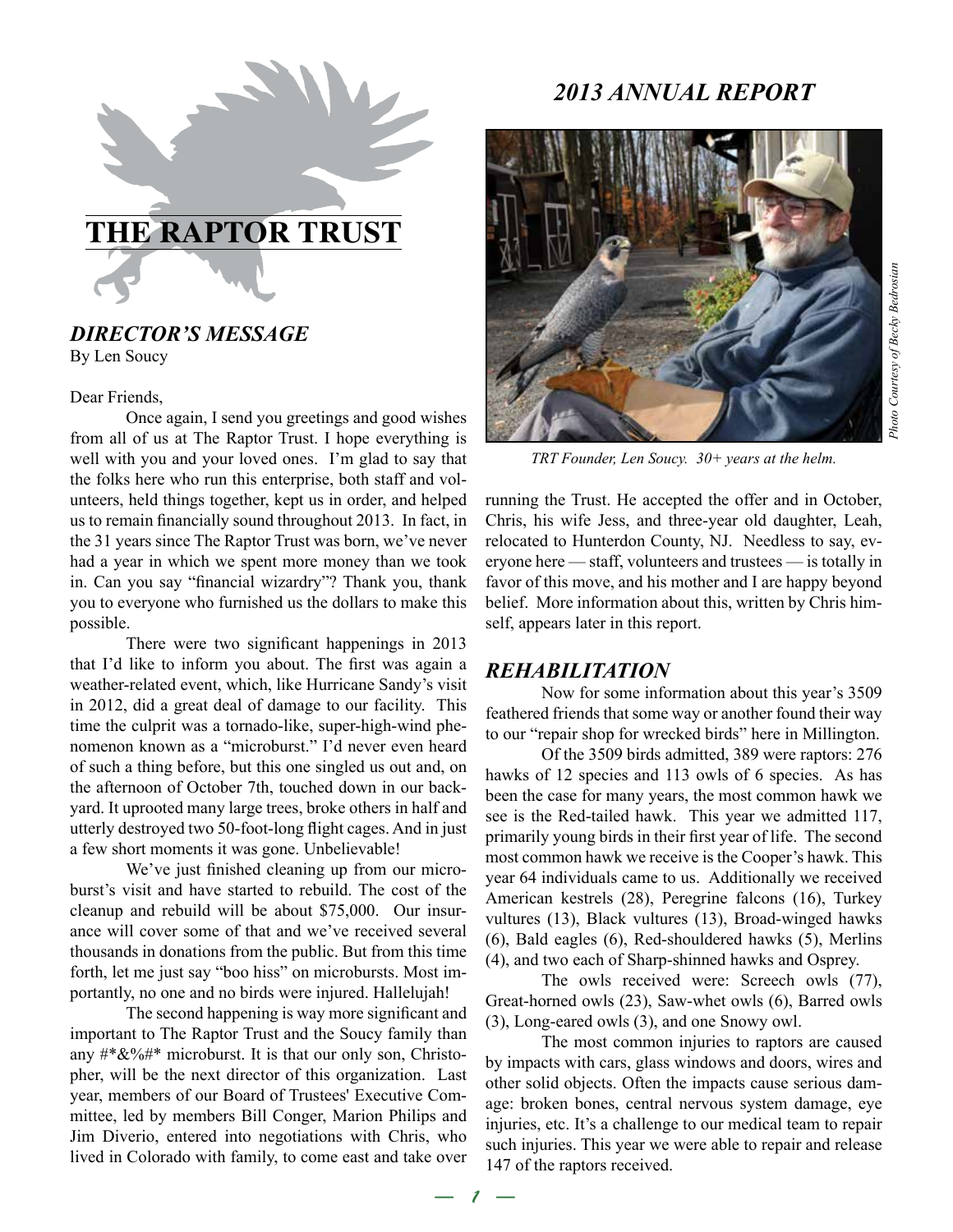Some 2247 non-raptors of 107 different species were received during 2013, mostly songbirds and ducklings. Members of this fabulous family included everything from a *Meleagris gallapavo* to a *Uria lomvia*, probably better known to you as a Wild turkey and a Thick-billed murre.

Most of the songbirds we get are nestlings. They may have been evicted from their nests by the neighborhood cat, or knocked out in a storm, but all are somehow "drop-outs" who are found by people, who then find us. Mallard ducks are notorious for nesting in places where their youngsters can get in trouble, like alongside backyard swimming pools. The newly hatched kids can get into the pools easily, but cannot get out on their own.



*Thick-billed murre. Not a very common visitor to NJ.*



*The murre, enjoying the rare sub-polar NJ winter temps.* 

*— 2 —*

The most numerous orphans we received this year were: Robins (503), Mourning doves (216), Common grackles (175), Blue jays (130), plus 223 Mallard ducks. But to give you just a taste of the amazing variety of wild birds we see, we also treated several species of woodpeckers, geese, warblers, swallows, thrushes, wrens and vireos, as well as waxwings, ravens, grebes, killdeer, kingfishers, bluebirds, kinglets, woodcocks, tanagers and ovenbirds... to name just a few!

# *21ST CENTURY TECHNOLOGY AT TRT!* by Kristi Ward

People often ask us questions regarding the birds we take in. What injury happens the most? How many American robins fly into windows per year? What baby bird do you get the most of? What are the survival rates per species? We've been using paper forms since the Trust was established, so doing this kind of research has been very time consuming and has left room for some human error.

In May of 2013 we enlisted the help of IT specialists DB Pros Consulting. They have created a database system specifically for us. DB Pros took our forms and transferred all of our information into a customized and easily searchable system. We now have the ability to generate reports by hour, day, month or year, by species or by injury type, by the name of the person admitting the bird, or by the staff member who performed the initial examination. It is a very flexible and robust system that allows us to run reports at a moments notice.

We've also created an email address specifically for "Bird Checks" where people can send in their bird admit number to receive a report on the status of the bird they have dropped off. Anyone wishing to check in on "their bird" can go to *www.theraptortrust.org* and click the "bird check" link. We are hoping this will help reduce our call volume, which can be overwhelming during the summer months, and give people easy and immediate answers to questions about our avian patients.



*Report gathered from our new TRT datasystem formatted into a pie chart for easy viewing.*

Photo Courtesy of TRT Staff *Photo Courtesy of TRT Staff*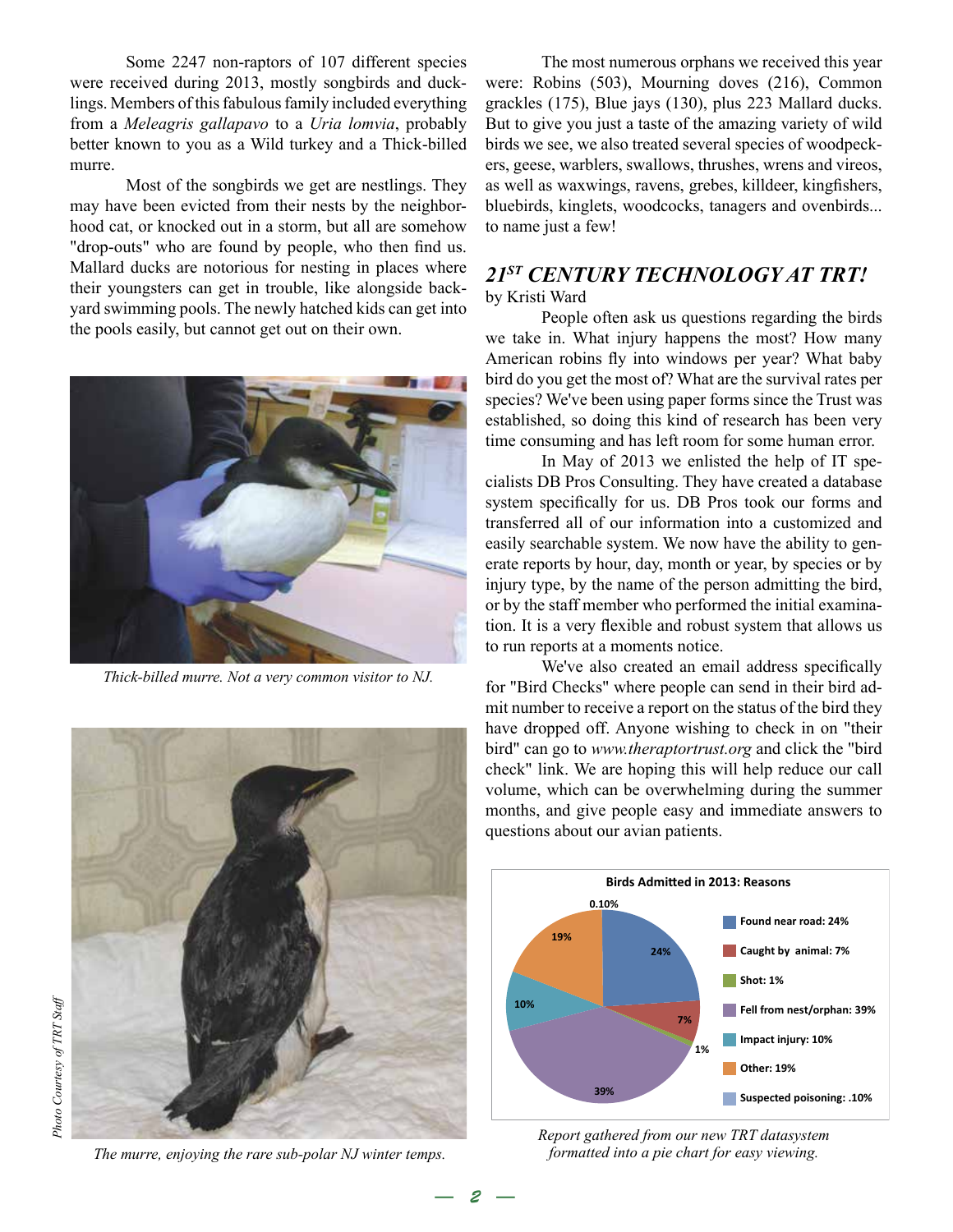# *YUCKY DUCKY*

by Shari Stern

On Sunday, February 16th, 2013, an Animal Control Officer from Livingston admitted an adult male Mallard duck who had been stuck overnight in a sewage tank at the Livingston water treatment plant. The officer had been kind enough to rinse the bird off before transporting it to us. However the poor duck was still cold, wet, saturated with sewage and waste water and desperately in need of a soapy bath. His bill and nares (that's bird-talk for nostrils) were crusted over with dry waste and he smelled terrible! As the comical pictures below illustrate, in order to avoid having any of the sewage water come into contact with my skin or clothing, it was necessary to cover myself in goggles, thick gloves, and a rain coat while bathing and rinsing the Mallard. From that point the Mallard was treated medically and fed all he could eat. But what duck wants to be stuck in recovery all alone? Luckily for this duck, a friend was on his way and just the next day, on Monday, February 17th, another adult male Mallard was brought to us by a worker from the Whippany water treatment plant! During their quick recoveries the two "yucky duckies" bonded and on Monday, February 24th, I was given the honor of releasing them into the Passaic River in Long Hill Township. It was beautiful and heartwarming to watch them fly from the river bank into the water where they swam away together: happy, healthy, CLEAN, and free again.

*— 3 —*



*Toxic waste and biohazard specialist Shari Stern cleans a sewage-soaked mallard.*



*After a night in the sewage plant, a warm bath of soapy water is in order.*



*The medical staff check the "yucky ducky" for injuries.*



*How's the wing? All good!*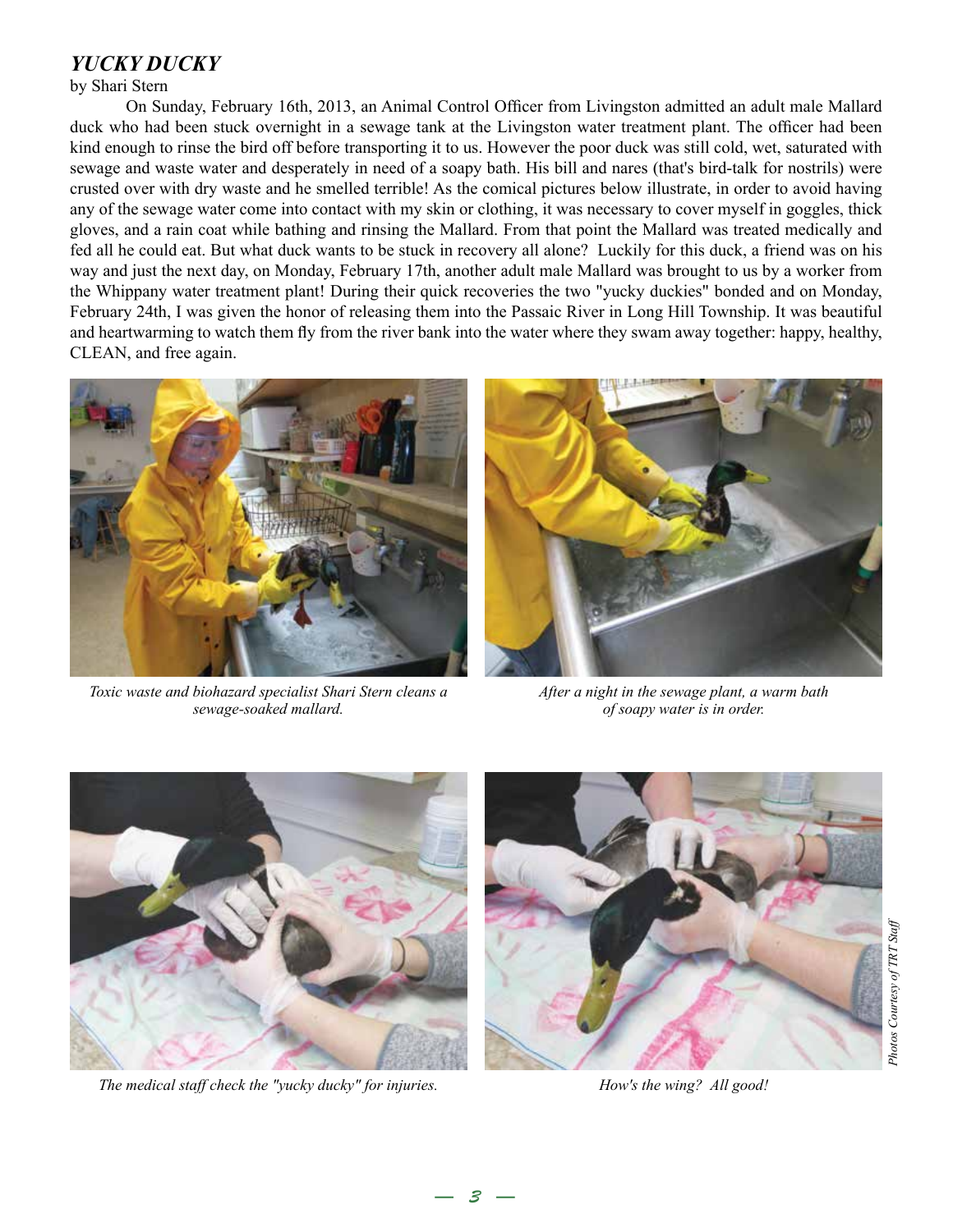

*TRT Associate Director, Chris Soucy. Then (circa 1970)...*

## *A WARM WELCOME HOME*

by Chris Soucy

My parents and I moved into the house that would become The Raptor Trust on my 4th birthday in 1968. As an only child, the Great Swamp afforded me ample opportunity to explore outdoors, discover wildlife and make friends on our property: turtles, snakes, turkeys, mice, frogs, possums, skunks. It was a wonderful childhood, but perhaps not like everyone else's. Yes, I played Little League baseball and spent summers at the swim club nearby, but the other kids in school…well, their parents did more conventional things: they ran the local hardware store, or worked at the bank, or drove the school bus, or were members of the police department. My folks? They were (and still are!) those people in the swamp with all the birds.

It was here that I developed a lifelong passion for wildlife and birds in particular. As a kid, I watched (and learned) as my parents developed their wildlife rehab chops, and I would like to think that I helped along the way in some small manner, especially in the early days, before The Raptor Trust was even incorporated. I helped build some of the very first cages here. I helped my dad capture and band hawks and owls all over the state for research on their breeding habits, migratory patterns, and lifespans. I helped my mother mash up puppy chow and bugs to feed to nestling birds of all kinds. And though I "flew the coop" 25 years ago and headed west to pursue other careers, I always had a place in my heart for wildlife. It's an honor to return home to be a part of this organization, which has grown into a full-fledged and remarkably professional entity. I'm thankful I don't have to build it from scratch; my folks did that years ago. And along the way they built a first-class facility, hired an amazing staff, and built a network of resources that will ensure the Trust's success in the future.

I returned to The Raptor Trust as the Associate Director on October 7th, 2013. My plan was to spend the first 10 days or so getting a feel for the place, its people, its operations, its culture, its "vibe." That plan was thwarted less than 6 hours into my first day on the job when a powerful thunderstorm unleashed a violent microburst directly down on The Raptor Trust. So localized and pinpoint was this direct hit that while some staff, volunteers and I sought refuge from the wind and rain inside the infirmary, we did not even realize that less than 100 yards away, 20 large oak and maple trees were being torn in half and tossed around like match sticks, completely destroying two of our largest flight chambers and damaging others.

Only when the short-lived storm had subsided and a few hardy volunteers went back outside to resume their duties did we become aware of the extent of the damage. Several tree tops were twisted and ripped off from the cyclonic winds. Many more trees had been leveled by the winds, balls of root and earth standing 8 feet high or more. A hole was torn in the side of the Golden eagle cage large enough for us to walk through. Several small rehab chambers were more or less gone. And two of our largest flight cages were left a jumbled, dangerous and twisted mess of wire, nails, netting, and broken tree trunks. Our staff immediately got to work making emergency repairs to damaged cages and began catching birds which had literally had their homes destroyed around them. How no birds escaped I still don't know. Perhaps they were simply too stunned to wander out of the openings ripped in their cages, but we were able to catch them all, safely. No one was hurt; no animals escaped.



*...and now (2013).*

*— 4 —*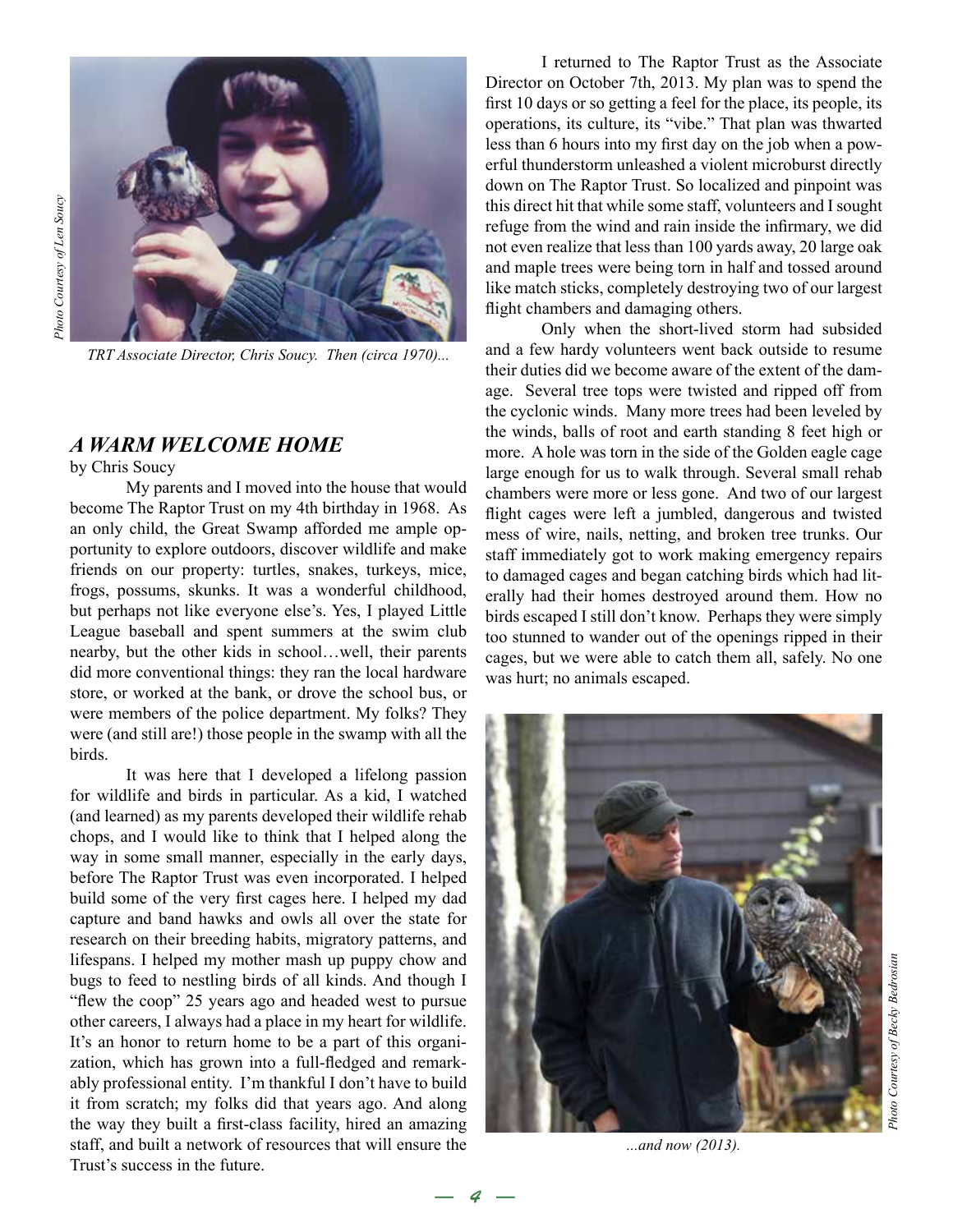As intense as it was, the path of destruction was pretty small: 100 feet wide or so, maybe 250 feet long. But had this microburst touched down 100 feet further to the east, many of our permanent resident birds and education ambassador birds – animals many of you know by name – would be gone. Even more frightening, had the storm touched down another 100 feet south of that, our infirmary might be gone, and The Raptor Trust's ability to do wildlife rehabilitation at all more or less destroyed with it. Trust me when I tell you that the few small pictures included in this report do not do justice to the velocity of the winds, the force of the trees crashing down, and the devastation that occurred, all in about 45 seconds.

We spent several months just cleaning up, not even beginning to rebuild. Dumpster after dumpster of debris was hauled away; report after report filed for our insurance company (bless them, as they did come through with a substantial claim payment). And then the snow came and all progress toward cleanup and rebuilding came to a halt until late March as we suffered through one of the snowiest and coldest winters in 50 years. (Perhaps I won't even mention that several MORE cages were damaged by snow in February...ugh.)

So, welcome home, indeed. And though that was quite a first day, we survived it. Through a rather perilous first season on the job, I've come to see what an amazing and dedicated group of people work here: volunteers, trustees, and staff. I learn from them every day, and they inspire me to help the organization continue to grow and move forward. And we have already begun. We recently purchased state-of-the-art digital X-ray imaging equipment and an oxygen enriched intensive care unit to improve our medical care. In 2014 we also have several projects planned to improve our physical plant. With the groundwork already laid, The Raptor Trust will continue to be a leader in the fields of wildlife rehabilitation and education.



*Len and Libby inspect the damage only moments after the storm.*



*Large flight cage number one, completely destroyed. Large flight cage number two,* 

*— 5 —*



*also totally wrecked.*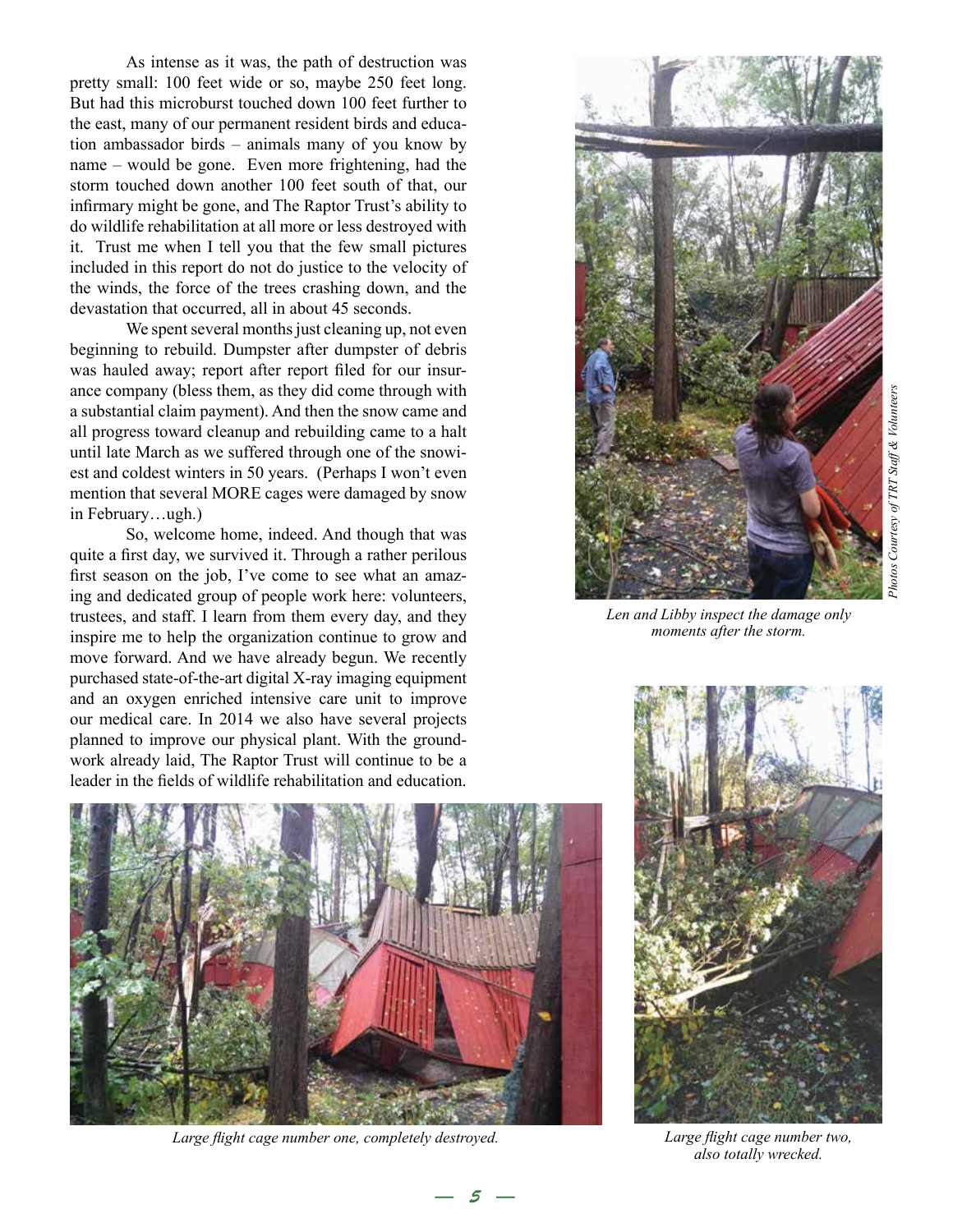

*Thanks to the hard work of our staff and the generosity of our donors, rebuilding has begun.*

*Photo Courtesy of TRT Staff*



*Photo Courtesy of Herbert Scott August*

*Elegant TRT staffer Lauren Butcher with the equally elegant Georgette, our resident Peregrine falcon.*

#### *2013 BOY SCOUT AND GIRL SCOUT PROJECTS*

Our most grateful thanks to the following Boy Scouts and Girl Scouts who helped in recent months with significant projects here at The Raptor Trust.

Edward Dryer, Troop #68 Eagle Scout Project, Berkeley Heights, who built new kiosks for signs in front of the infirmary and in the Education Center parking lot.

● Jonathan Namovic, Troop #121 Eagle Scout Project, Chatham, who led a project to build a new split rail fence on the path between the parking lot and main display area.

Watchung Girl Scouts Cadette Troop #65624, who helped with the cleanup of debris left after October's terrible storm.

● Austin Perrault (and his father, Brent), Troop #165 Eagle Scout Project, Rockaway, who installed and repaired the railroad ties outlining the main parking lot.

# *TRT BIRD FLIES SOUTH*

by Diane Soucy

In May of 2013, much to our collective dismay, long-time TRT staff member Lauren Butcher announced her decision to return to Florida to continue her education and to be closer to family. Lauren has been an integral part of The Raptor Trust for 12 years, as Director of Education and, more recently, taking on many administrative duties as Len has approached retirement. "OMG,what will we do without her?" we all cried!

Not to worry. The Education Department is now in the capable hands of Donna Pandolfino, and Chris Soucy (in the nick of time) is taking over the administrative chores.

Lauren has stayed on however, consulting long-distance, and occasionally writing one of her irresistible grant proposals. She will always be a part of the Trust, and will always be in our hearts. We all wish her happiness and success in her new life.

*— 6 —*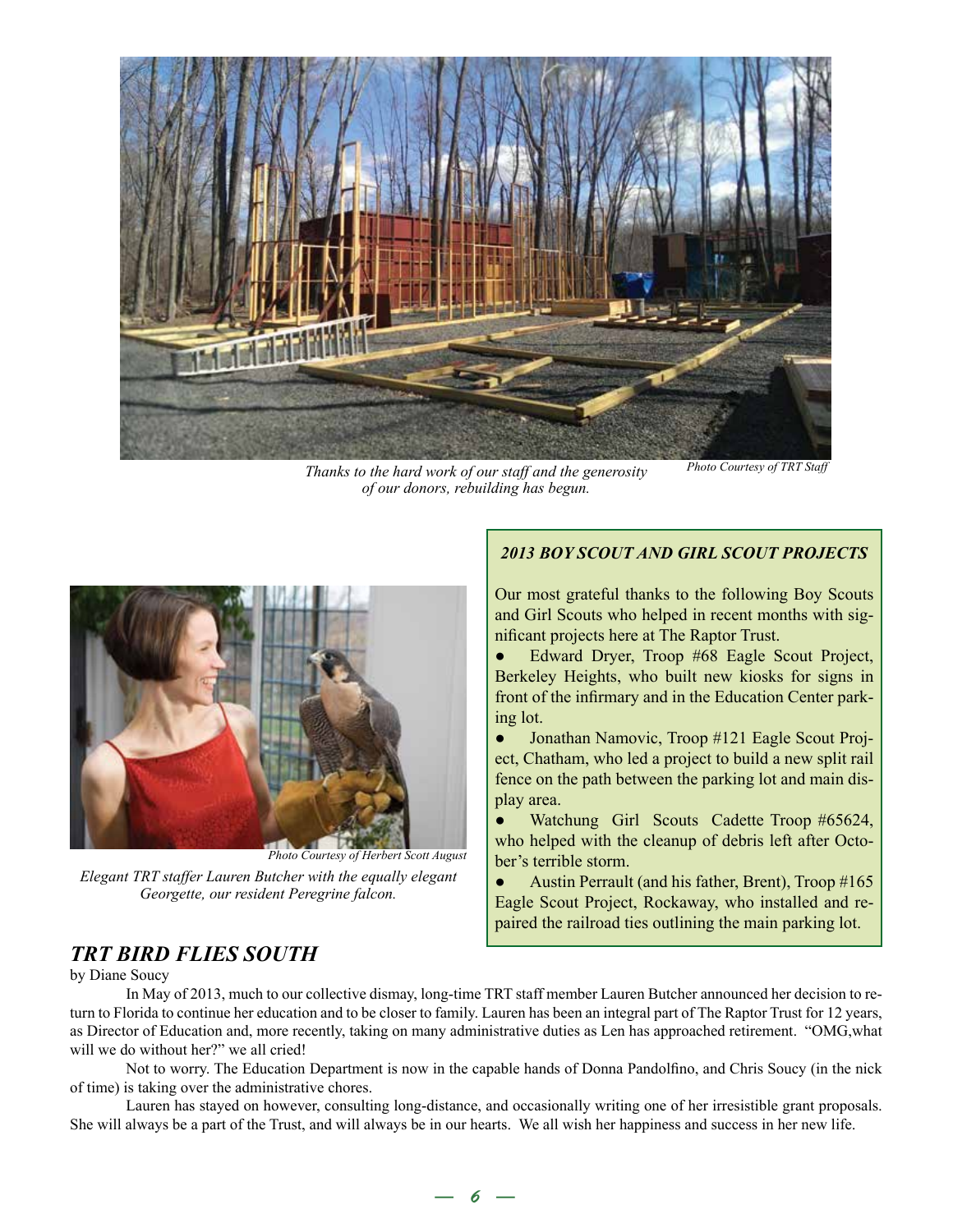# *NOTE TO OUR 2013 VOLUNTEERS*

### By Kristi Ward

Thank you for your dedication and willingness to get down and dirty with us. We are so appreciative of all of you. Below is a list of our current volunteers and the year in which they began their journey with us.

2013 Ryan Angey 2013 Denisse Angulo 2012 Jody Austin-Dominguez 2013 Janine Barr 2003 Nita Blatt 2013 Leanne Block 2012 Jennifer Books 2013 Lavanya Chakrapani 2006 Janet Cicariello-Cook 2013 Amanda Connelly 2013 Linda Constantino 2013 Colin Critchlow 2013 Megan Crouse 2005 Bob Cruickshank 2013 Melanie Dodds 2006 Richard D'Orazio 2012 Erin Dougher 2013 Rena Dziopa 2008 Debra Falanga 2001 Barbara Feno 2009 Caroline Ford 2009 Barbara Franko 2013 Richard Gibhey 2013 Samantha Globerman 2011 Denise Gotti 2003 Bob Gray 1999 Stephen Gruber 2011 Henry Halama 2003 Fred Harvey 2013 April Heliotis 2013 Megan Helsel 2007 Joan Hoeckele 2013 Maggie Holsten 2013 Mercury Hogan 2000 Lisa Huguenin 2011 Tatiana Jenss 2013 Emma Johnson 2009 Robert Kaempfen 2013 Melissa Kraehenbuehl 2013 Melanie Krebner 2013 Bonnie Lamont 2013 Anamarie Laureni 2012 Conor Maguire 2005 Pat Mallon 2003 Jan Markey 2013 Audrey Martin 2013 Ruth Therese Martin 2013 Jason Mast 2010 Kate Matta 2013 Natalia Anna Mazur 2013 Marie McMillan 2013 Emily Melander 2013 Melissa Middleman 2013 James Mona 2002 Bill Most 2003 Muriel Mota 2012 Nathan Paramanthan 2002 Marion Philips 2013 Olivia Plocinski 2013 Keenan Porter 2011 Debbie Quin 2013 Sammayyah Rattley 2006 Alan Roberts 2011 John Roepke 2013 Ellen Rubio 2013 Cooper Sacks 2013 Mark Schmidt 2013 Amanda Shortell 2013 Stephen Soares 2012 Chassidy Speir 2010 Chris Springle 2013 Doris Stoner 2012 Renee Sugerman 2013 Henry Symanski 2009 Lucy Taggart 2013 Alaina Uhouse 2013 Sara Vanderbogart 2013 Craig Verduin 2012 Richard Wislocky 2009 Esther Yakobofsky

### **Volunteers needed:**

- General non-raptor cage cleaners
- Admitting receptionists
- Gift ghop staff

If you are interested please contact Kristi Ward at *volunteers@theraptortrust.org* for availability. Thank you.

# *THE ART OF RAKING SAND*

By Pat Mallon, Volunteer

If it takes a village to raise a single child, it takes roughly 70-80 volunteers to raise a brood of ducklings and goslings. Every year, dozens of new volunteers learn firsthand how needy – not to mention how messy – these little darlings are. And caring for them is just one part of the work they do.

Volunteers are the unsung heroes of The Raptor Trust. They don't treat the birds, they don't heal the wounds, but we couldn't function without them. For the most part working in the background, they take care of the mundane and endless cleaning tasks that keep this place running. Their work is essential, freeing up the medical staff to provide the skilled care that saves so many of the injured birds that are entrusted to us.

Who are these wonderful people and what brings them here? Our volunteers represent the best in people. They come for their love of birds, a desire to help preserve our wildlife, an opportunity to explore a potential career path, to learn about wildlife rehabilitation, to do something useful and productive, and occasionally perhaps just for an excuse to get outdoors. They stay because they discover a community of like-minded people who share a common bond in trying to make a difference.

So what does it take to be a good volunteer? The easy answer is that one must be willing to give their time and effort to show up week after week and get the job done, regardless of the circumstances. For the many seasonal volunteers it's working through the oppressive heat and humidity of a New Jersey summer. For our stalwart year-round volunteers, it's enduring the icy, bone-chilling days of winter.

And then there's that crazy cadre of permanent raptor display cage cleaners. The messiest brooder box or the most ornery swan pale in comparison to the experience of cleaning a raptor display cage, despite the objections of the raptor. Praise must be given to Bob Gray, a truly dedicated volunteer, who inspires us week after week with Zen-like lessons in the art of raking sand.

So here's to all our volunteers – those who come for a single summer season and those who stick around for years. There is not a day that goes by that we don't recognize how important you are. We cannot thank you enough for all you do for The Raptor Trust.



*Bob Gray raking sand.*

*— 7 —*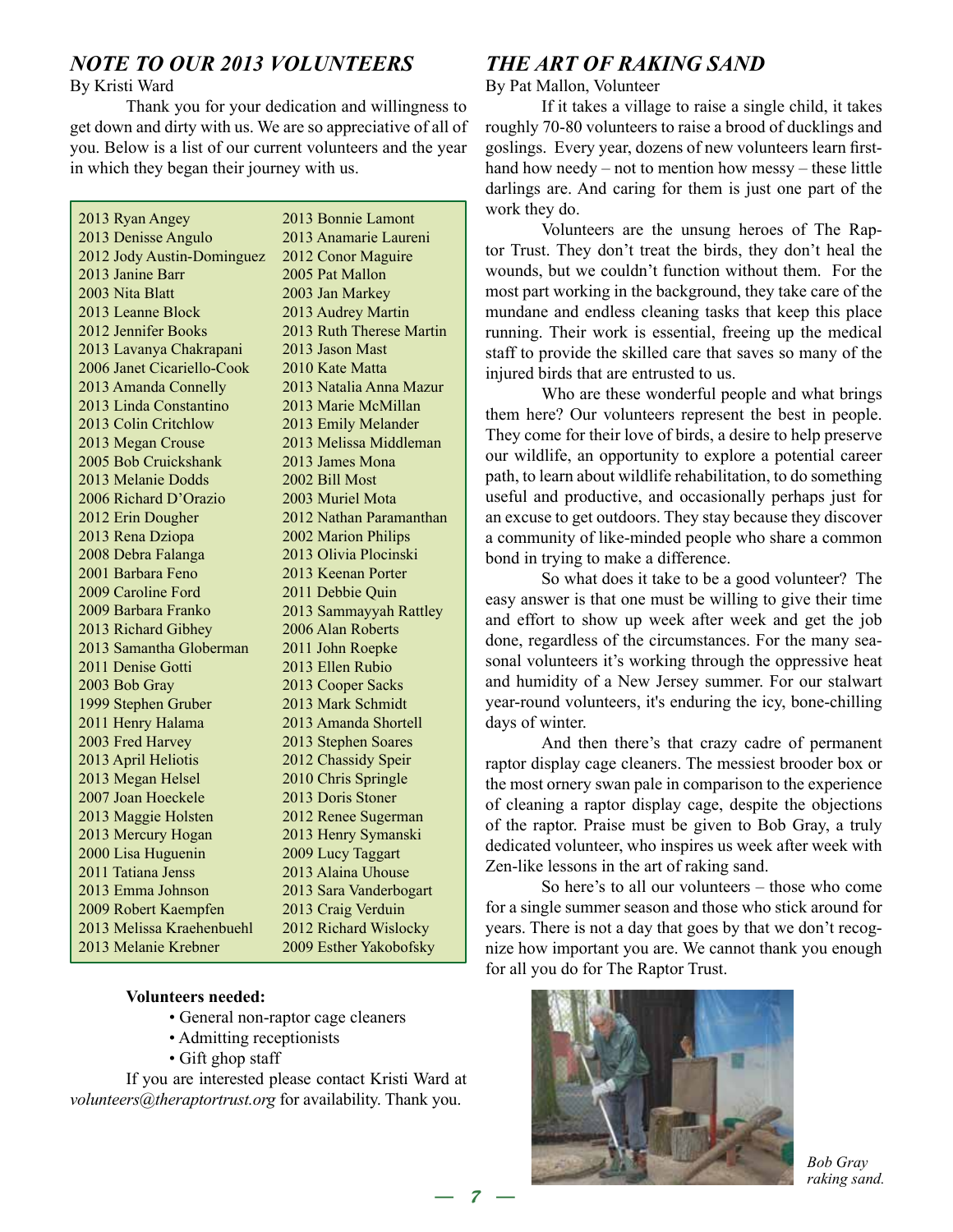## *DONATIONS*

We depend entirely on donations to run The Raptor Trust. If you are not able to visit, please consider donating through one of these online programs.

**AmazonSmile** (through Amazon.com) and **Igive. com,** you choose The Raptor Trust as your charitable organization and a percentage of your purchase will go to directly to us.

If your company or organization would like to contribute via a matching gift program, information is available through **AmeriGives.com.**

You may also donate any dollar amount through **PayPal** safely via the web.

Also, please consider purchasing some of the needed supplies we've added to our **Amazon Wish List**. We are always in need of the following supplies:

- gift cards to supermarkets, hardware and pet stores
- paper towels
- chicken & chicken broth baby food
- unscented lotion-free tissues
- mixed bird seed
- Eukanuba dry puppy food
- artificial trees and plants

Anything you are able to provide would be helpful and greatly appreciated. If you have contacts with the retailers or manufacturers of any of these products, please send them our way. Many companies can benefit from the tax deductions available to them by donating to charitable causes like The Raptor Trust.

# *GIFT AND BOOK SHOP*

The Raptor Trust Gift and Book Shop is filled with a variety of fun gift ideas: first time birder books, field guides and log books, raptor books for every age, hand-crafted art items and fun unique bird shaped jigsaw puzzles. The next time you're at the Trust please make it a point to visit our store; it's worth the look. Remember, all proceeds benefit the birds in our care.

**We are in need of volunteers to staff our Gift Shop**. Duties include stocking shelves, customer service and entering sales at the register. If you are interested please contact Kristi Ward at *volunteers@theraptortrust.org.* 

> Coming in 2014 *New Jersey's Hawks* a new book by Len Soucy

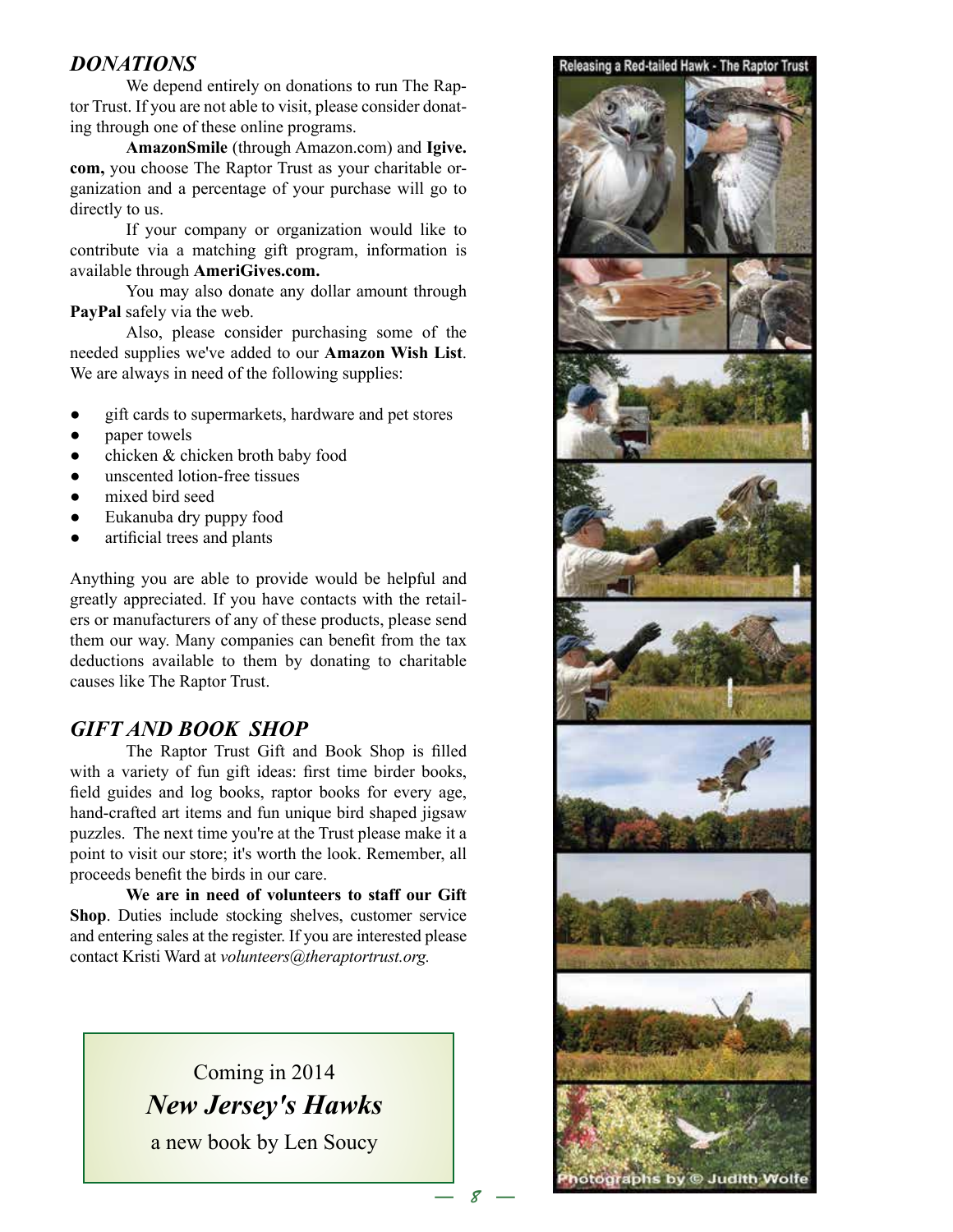

Photo Courtesy of TRT Staff *Photo Courtesy of TRT Staff*

*Interns Matt, Betsy, Kate & Scott prepare for kestrel release.*

## *2013 SUMMER INTERN CREW*

Our wonderful interns this past summer were Becky Marcus, Kate Matta, Andy McAdam, Scott Mc-Cullough, Betsy Meyer, Bobby Rodriguez and Matt Vail. This crew was one of the best, most dedicated groups of interns we've ever had. Our interns tackle a variety of administrative and maintenance tasks here at The Raptor Trust in addition to completing a summer academic curriculum. As a thank you for all their hard work, each intern was given the opportunity to release a bird back into the wild. A huge thanks to all of you from all staff. We would also like to acknowledge the following benefactors for their support of our internship program: the Amanda Crosby Memorial Fund, The Conger Family Internship Fund through Wheaton College, the Investors Bank Foundation, and the Mary Johnston Memorial Fund.

# *DIRECTOR'S THANKS*

By Len Soucy

The Raptor Trust is a not-for-profit organization and a tax-exempt corporation under IRS 501(c)(3) regulations. We are a self-determining autonomous facility and do not receive public funding of any kind. The dollars we obtain come from private sources: foundations, trusts, corporations and organizations, individual contributors and money we raise ourselves. To everyone that supplied us with financial assistance this past year, I thank you for caring about us. There's not enough room in this report to list all your names, but please know how much we appreciate your support. We would also like to say a special thanks to everyone who reached out to lend a hand, financial or otherwise, after October's storm.

A sincere thank you to the trustees, directors and managers of the following foundations and trusts for their generosity during 2013:

- Investors Savings Bank Charitable Foundation
- Helen & William Mazer Foundation
- **Berlin Family Foundation**
- The Ann E. Clark Foundation
- The Gelfand Family Foundation
- **•** Brady Foundation
- Robert & Jane Engel Foundation
- Harmony Fund
- Scarlett Family Foundation
- Brisgel Family Charitable Foundation
- Arnold A. Schwartz Foundation
- Keefe Family Foundation
- Jay R. Monroe Memorial Foundation
- The Gayda Family Foundation
- The Tyler Foundation
- **•** Garrett Family Foundation
- Michele & Agnese Cestone Foundation
- The Binky Foundation
- Melza M. & Frank T. Barr Foundation
- Charles & Lucille King Family Foundation
- The Druskin Family Foundation
- Grassmann Trust
- Arthur & Barbara Vitarius Foundation
- The Conger Family Foundation
- The Jeffery Trust
- Holt Charitable Foundation
- The Frelinghuysen Foundation
- The E.D. Foundation
- The Wildwood Foundation
- The Kean Foundation
- Baker Street Trust
- Taussig Foundation
- Albert Payson Terhune Foundation
- **Bassett Foundation**
- American Endowment Foundation
- Cookie Jar Foundation
- Union Foundation
- Glenn N. Howatt Foundation
- Brundage Foundation
- Duke Farms Foundation
- KH Dominion Foundation
- 3 B's Foundation
- M.S. Worthington Foundation
- Exxon Mobil Foundation
- Tonzola Family Foundation
- Foxx Family Foundation
- Valerie Brackett & Nikolaos Monoyios Charitable Foundation
- Kluiber & Zlatnik Fund
- Farrand Family Fund

*— 9 —*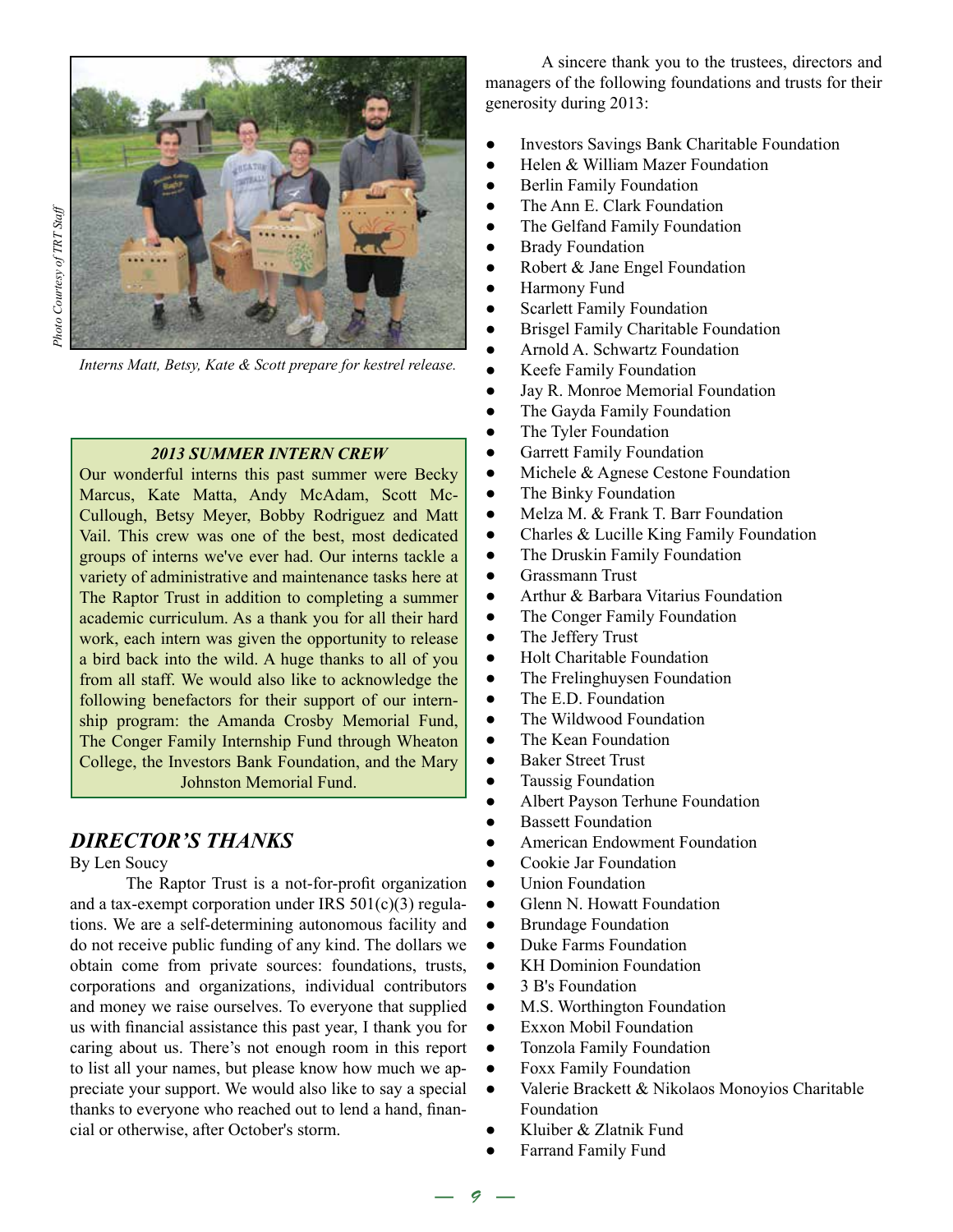My sincere thanks to the following corporations and organizations for their generous support this past year:

- Ace-Twill Printing
- Albatross Partners LLC
- Becky Bedrosian Photography
- **Bergen County Audubon Society**
- Bergen County Zoo
- Conoco Phillips Co.
- Dan's Tree Care
- EM United Welding & Fabrication
- Fyke Nature Association
- **GAF** Corporation
- Garden Club of Montville
- **Girl Scout Council of Greater Essex**
- Great Swamp Greenhouses
- Hilltop Country Day School
- Jaeger Lumber
- Lacquerite, Inc.
- Linda Rossin Studios
- Laeger Metal Spinning Co. Inc.
- Ludlow Heating and Cooling Co.
- Merck Partnership for Giving
- Meyersville Veterinary Group
- Millington Savings Bank
- Monmouth County Audubon Society
- Morristown Unitarian Fellowship
- Mount Olive Veterinary Hospital
- Prudential Foundation Community Giving
- **Raccoon Ridge Raptors**
- Red Bank Veterinary Hospital
- Red Hook Management
- ShopRite of Stirling
- Spheres Web Design
- The Johnson & Johnson Companies
- The O'Hara Project
- The Stirling Hotel
- Town & Country Garden Club
- Township of Long Hill
- Woodlands Wildlife Refuge
- Yardville Supply and Smith's Ace Hardware

# *OUR 2013 BOARD OF TRUSTEES:*

William F. Conger Andrew Major, VMD Lynne Combs James F. Diverio Diane D. Soucy Marion D. Philips James Fiorentino Barbara Franko

Nancy Miller-Rich Leonard J. Soucy, Jr

# *MONEY MATTERS*

Who could have imagined, 30 years ago, when The Raptor Trust consisted of a few backyard bird cages, a few volunteers and a few hundred birds each year, that it would one day require nearly three-quarters of a million dollars a year to operate? But to provide quality care 365 days a year, and to maintain our professional staff and facility, it does! We are proud once again (and as always) to be "in the black."

During 2013 our operating income came from the following sources:

#### (Cash Basis)

| Individual, group & corporate |  |
|-------------------------------|--|
|                               |  |
|                               |  |
|                               |  |

During 2013 our operating funds were expended in the following manner:

| Professional fees & payroll services  31,510.00 |  |
|-------------------------------------------------|--|
|                                                 |  |
|                                                 |  |
|                                                 |  |
|                                                 |  |
| Bird food, medical supplies                     |  |
|                                                 |  |
| Facility maintenance, improvements $\&$         |  |
|                                                 |  |
|                                                 |  |
|                                                 |  |



*Former NJ Governor Tom Kean with Red-tailed hawk.*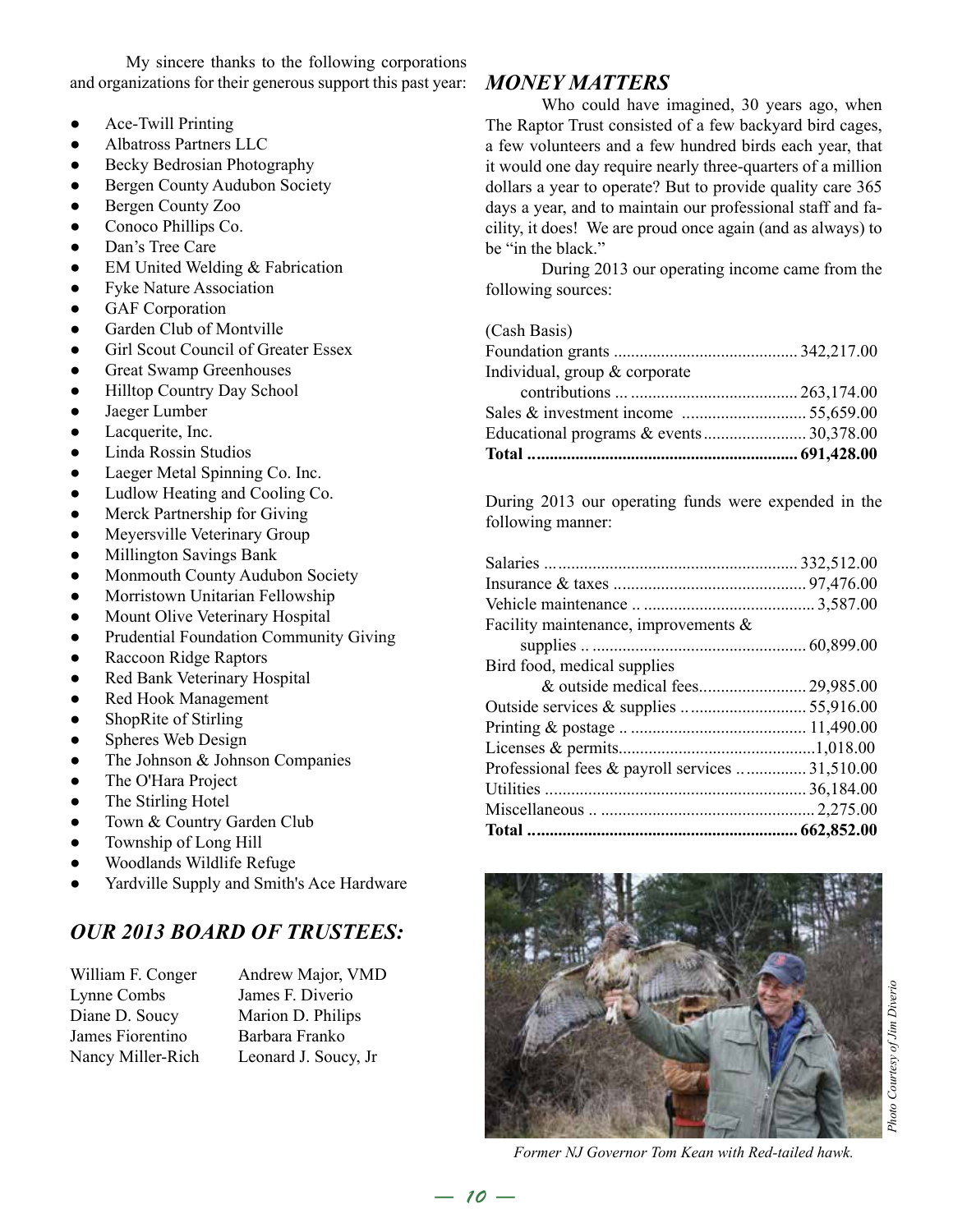## *IN CONCLUSION*

As I was writing this annual report, I realized that it will be the last one I do as the Trust's director. My 30 year tenure as its leader is ending. I'm understandably saddened by this fact after so long at the helm, but my saddened state is offset in knowing that the right person is here to take over. Chris Soucy, I know, will lead this organization professionally and securely into the 21st century. I'm sure that the best times for The Raptor Trust are yet to come.

Although Diane and I are retiring, we intend to remain living in our home of 46 years here in Millington. We hope to assume some sort of advisory positions with the Trust, though the details of that matter are yet to be finalized. So, for the near future we might be a couple of semi-retired old geezers.

With this major change in leadership, I'm sure other changes will inevitably follow. But the philosophy that has guided us since our beginning will remain intact:

*We believe that all living things are important, and if, because of humans and human activities, injuries and injustices befall wild creatures, then humans have a responsibility to help heal the injuries and attempt to correct the injustices. And if, through education and understanding, many of the injuries and injustices can be prevented, so much the better for us all. And if, by living in this manner, The Raptor Trust can provide a humane example for others, then our efforts truly have been of value.*

I can't stand good-byes – they get me all teary-eyed. I'll just end with a "so long for now." If at all possible, please continue your benevolent support of The Raptor Trust and Chris.

On behalf of the entire Raptor Trust family – Diane, Cathy, Kristi, Libby, Donna, Ben, Robert, Liz, Laura, Karyn, Fred, Barbara, Andy, Chris, Shari, Lauren and Dr. Major – I wish you a happy and healthy 2014. God bless.

Sincerely,

Leonard J. Loncy, J.

Leonard J. Soucy, Jr., D.Sc. President, The Raptor Trust

*For more information about The Raptor Trust, see our website at www.theraptortrust.org.* 

| <b>THE RAPTOR TRUST</b>                                                                                                                                                                                                        |                   |
|--------------------------------------------------------------------------------------------------------------------------------------------------------------------------------------------------------------------------------|-------------------|
| Enclosed is my gift of \$                                                                                                                                                                                                      |                   |
| Mr.<br>Mrs.<br>Ms.                                                                                                                                                                                                             | Receipt requested |
| Address explained a series of the series of the series of the series of the series of the series of the series of the series of the series of the series of the series of the series of the series of the series of the series |                   |
|                                                                                                                                                                                                                                |                   |
|                                                                                                                                                                                                                                |                   |
|                                                                                                                                                                                                                                |                   |
|                                                                                                                                                                                                                                |                   |
|                                                                                                                                                                                                                                |                   |
| Your tax-deductible donation supports the work of The Raptor Trust. Thank you.                                                                                                                                                 |                   |

1390 WHITE BRIDGE ROAD • MILLINGTON, NJ 07946 • Phone 908-647-2353 • Fax 908-647-8211